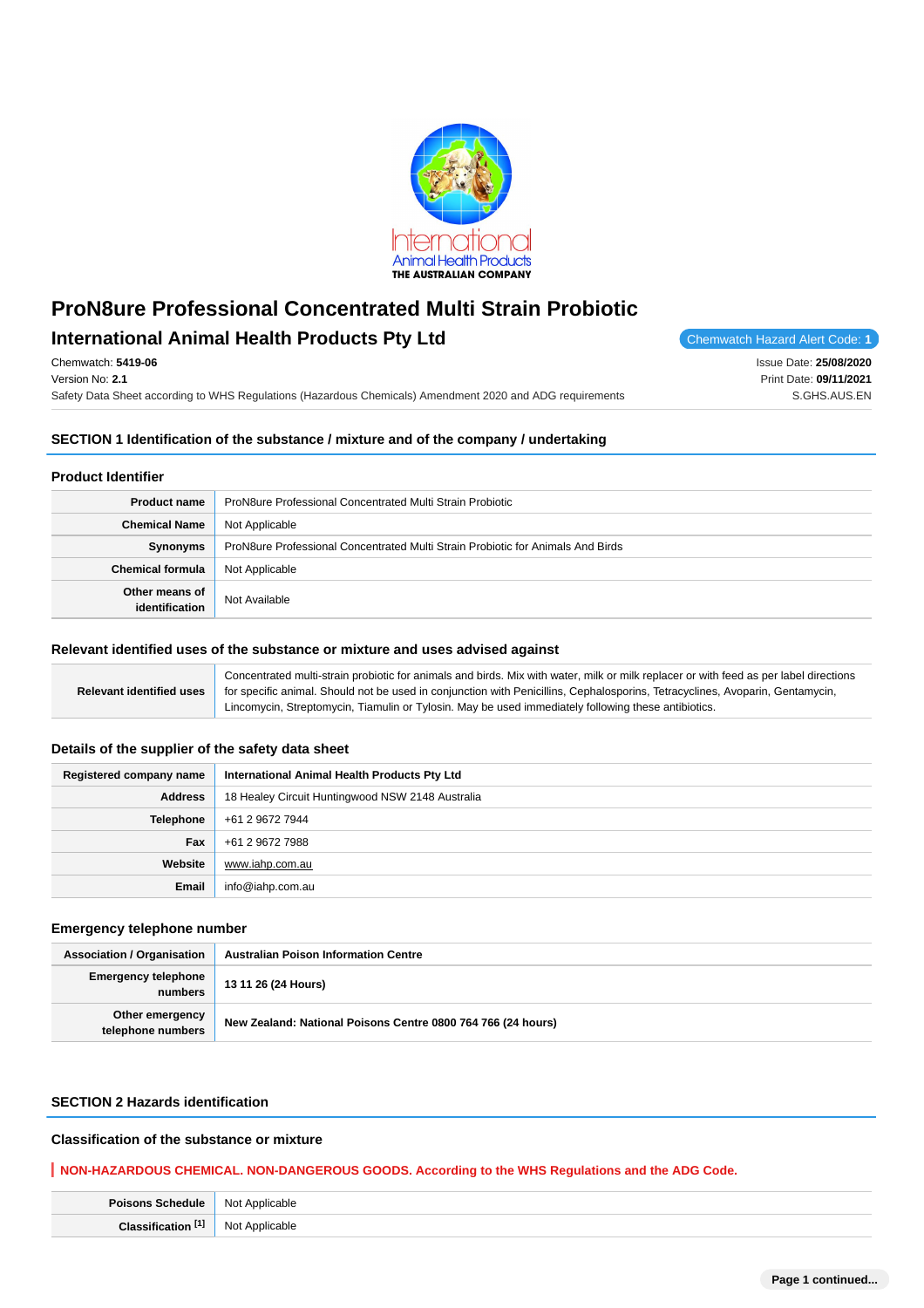### **Label elements**

| <b>Hazard pictogram(s)</b> Not Applicable |                              |
|-------------------------------------------|------------------------------|
|                                           |                              |
|                                           | Signal word   Not Applicable |

# **Hazard statement(s)**

Not Applicable

# **Supplementary statement(s)**

Not Applicable

# **Precautionary statement(s) Prevention**

Not Applicable

# **Precautionary statement(s) Response**

Not Applicable

# **Precautionary statement(s) Storage**

Not Applicable

# **Precautionary statement(s) Disposal**

Not Applicable

# **SECTION 3 Composition / information on ingredients**

#### **Substances**

See section below for composition of Mixtures

#### **Mixtures**

| <b>CAS No</b> | %[weight]                                                                                                                                                                                      | <b>Name</b>                                |
|---------------|------------------------------------------------------------------------------------------------------------------------------------------------------------------------------------------------|--------------------------------------------|
| Not Available | 100                                                                                                                                                                                            | Ingredients determined not to be hazardous |
| Leaend:       | 1. Classified by Chemwatch; 2. Classification drawn from HCIS; 3. Classification drawn from Regulation (EU) No 1272/2008 -<br>Annex VI; 4. Classification drawn from C&L * EU IOELVs available |                                            |

# **SECTION 4 First aid measures**

# **Description of first aid measures**

| <b>Eye Contact</b>  | If this product comes in contact with eyes:<br>▶ Wash out immediately with water.<br>If irritation continues, seek medical attention.<br>Removal of contact lenses after an eye injury should only be undertaken by skilled personnel. |
|---------------------|----------------------------------------------------------------------------------------------------------------------------------------------------------------------------------------------------------------------------------------|
| <b>Skin Contact</b> | If skin or hair contact occurs:<br>Flush skin and hair with running water (and soap if available).<br>Seek medical attention in event of irritation.                                                                                   |
| <b>Inhalation</b>   | If dust is inhaled, remove from contaminated area.<br>Encourage patient to blow nose to ensure clear passage of breathing.<br>If irritation or discomfort persists seek medical attention.                                             |
| Ingestion           | Immediately give a glass of water.<br>First aid is not generally required. If in doubt, contact a Poisons Information Centre or a doctor.                                                                                              |

# **Indication of any immediate medical attention and special treatment needed**

Treat symptomatically.

# **SECTION 5 Firefighting measures**

# **Extinguishing media**

- Water spray or fog.
- Foam.
- Dry chemical powder.
- **BCF** (where regulations permit).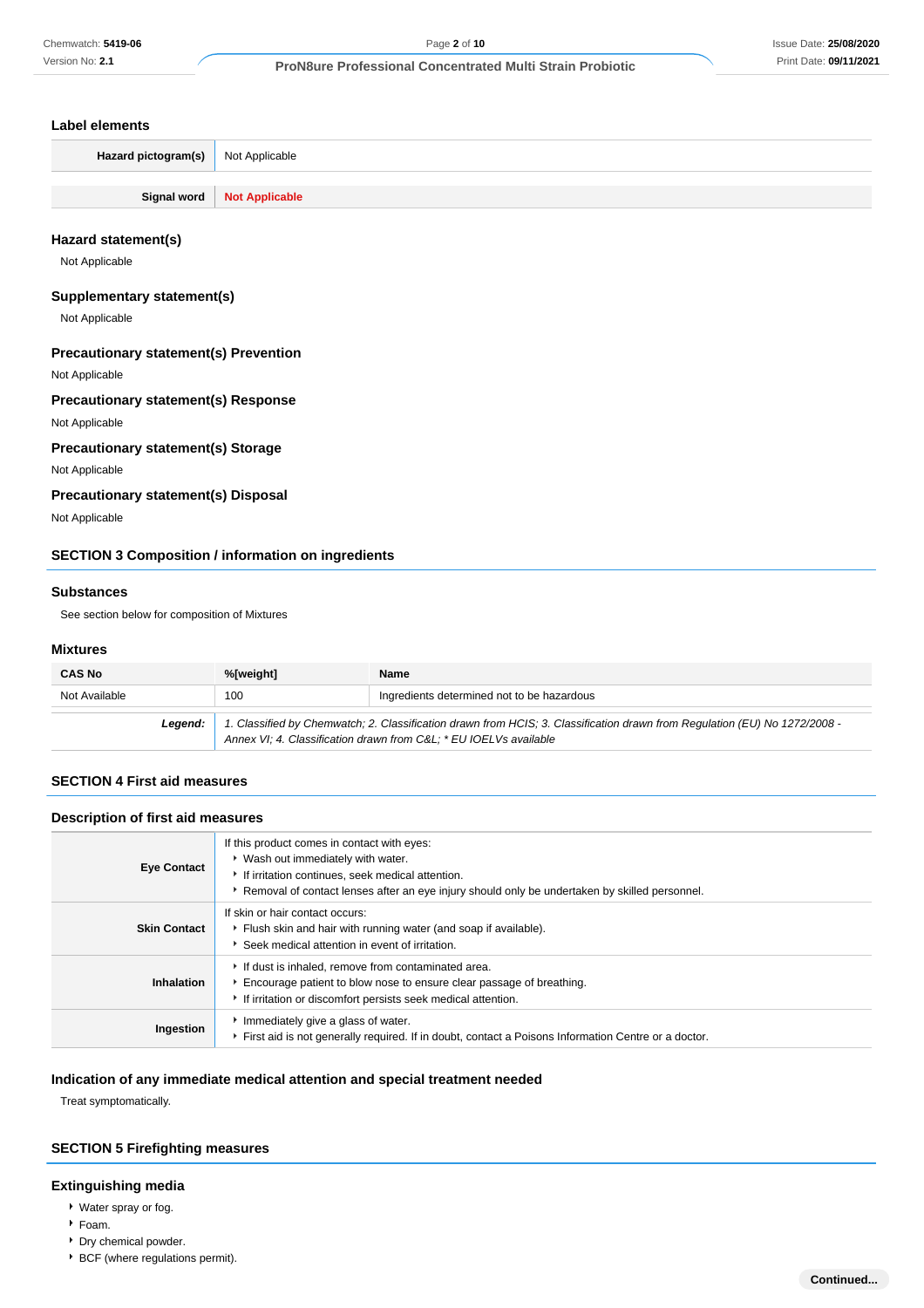Carbon dioxide.

## **Special hazards arising from the substrate or mixture**

|  | Fire Incompatibility | Avoid contamination with oxidising agents i.e. nitrates, oxidising acids, chlorine bleaches, pool chlorine etc. as ignition may<br>result |
|--|----------------------|-------------------------------------------------------------------------------------------------------------------------------------------|
|--|----------------------|-------------------------------------------------------------------------------------------------------------------------------------------|

## **Advice for firefighters Fire Fighting** Alert Fire Brigade and tell them location and nature of hazard. Wear breathing apparatus plus protective gloves. **Prevent, by any means available, spillage from entering drains or water courses.** Use water delivered as a fine spray to control fire and cool adjacent area. **DO NOT** approach containers suspected to be hot. Cool fire exposed containers with water spray from a protected location. If safe to do so, remove containers from path of fire. Equipment should be thoroughly decontaminated after use. **Fire/Explosion Hazard** Combustible solid which burns but propagates flame with difficulty; it is estimated that most organic dusts are combustible (circa 70%) - according to the circumstances under which the combustion process occurs, such materials may cause fires and / or dust explosions. Organic powders when finely divided over a range of concentrations regardless of particulate size or shape and suspended in air or some other oxidizing medium may form explosive dust-air mixtures and result in a fire or dust explosion (including secondary explosions). Avoid generating dust, particularly clouds of dust in a confined or unventilated space as dusts may form an explosive mixture with air, and any source of ignition, i.e. flame or spark, will cause fire or explosion. Dust clouds generated by the fine grinding of the solid are a particular hazard; accumulations of fine dust (420 micron or less) may burn rapidly and fiercely if ignited particles exceeding this limit will generally not form flammable dust clouds; once initiated, however, larger particles up to 1400 microns diameter will contribute to the propagation of an explosion. In the same way as gases and vapours, dusts in the form of a cloud are only ignitable over a range of concentrations; in principle, the concepts of lower explosive limit (LEL) and upper explosive limit (UEL) are applicable to dust clouds but only the LEL is of practical use; - this is because of the inherent difficulty of achieving homogeneous dust clouds at high temperatures (for dusts the LEL is often called the "Minimum Explosible Concentration", MEC). When processed with flammable liquids/vapors/mists,ignitable (hybrid) mixtures may be formed with combustible dusts. Ignitable mixtures will increase the rate of explosion pressure rise and the Minimum Ignition Energy (the minimum amount of energy required to ignite dust clouds - MIE) will be lower than the pure dust in air mixture. The Lower Explosive Limit (LEL) of the vapour/dust mixture will be lower than the individual LELs for the vapors/mists or dusts. A dust explosion may release of large quantities of gaseous products; this in turn creates a subsequent pressure rise of explosive force capable of damaging plant and buildings and injuring people. Usually the initial or primary explosion takes place in a confined space such as plant or machinery, and can be of sufficient force to damage or rupture the plant. If the shock wave from the primary explosion enters the surrounding area, it will disturb any settled dust layers, forming a second dust cloud, and often initiate a much larger secondary explosion. All large scale explosions have resulted from chain reactions of this type. **P** Dry dust can be charged electrostatically by turbulence, pneumatic transport, pouring, in exhaust ducts and during transport. Build-up of electrostatic charge may be prevented by bonding and grounding. Powder handling equipment such as dust collectors, dryers and mills may require additional protection measures such as explosion venting. All movable parts coming in contact with this material should have a speed of less than 1-meter/sec. A sudden release of statically charged materials from storage or process equipment, particularly at elevated temperatures and/ or pressure, may result in ignition especially in the absence of an apparent ignition source. One important effect of the particulate nature of powders is that the surface area and surface structure (and often moisture content) can vary widely from sample to sample, depending of how the powder was manufactured and handled; this means that it is virtually impossible to use flammability data published in the literature for dusts (in contrast to that published for gases and vapours). Autoignition temperatures are often quoted for dust clouds (minimum ignition temperature (MIT)) and dust layers (layer ignition temperature (LIT)); LIT generally falls as the thickness of the layer increases. Combustion products include: carbon monoxide (CO) carbon dioxide (CO2) other pyrolysis products typical of burning organic material. **NOTE:** Burns with intense heat. Produces melting, flowing, burning liquid and dense acrid black smoke. May emit poisonous fumes. **HAZCHEM** Not Applicable

# **SECTION 6 Accidental release measures**

# **Personal precautions, protective equipment and emergency procedures**

See section 8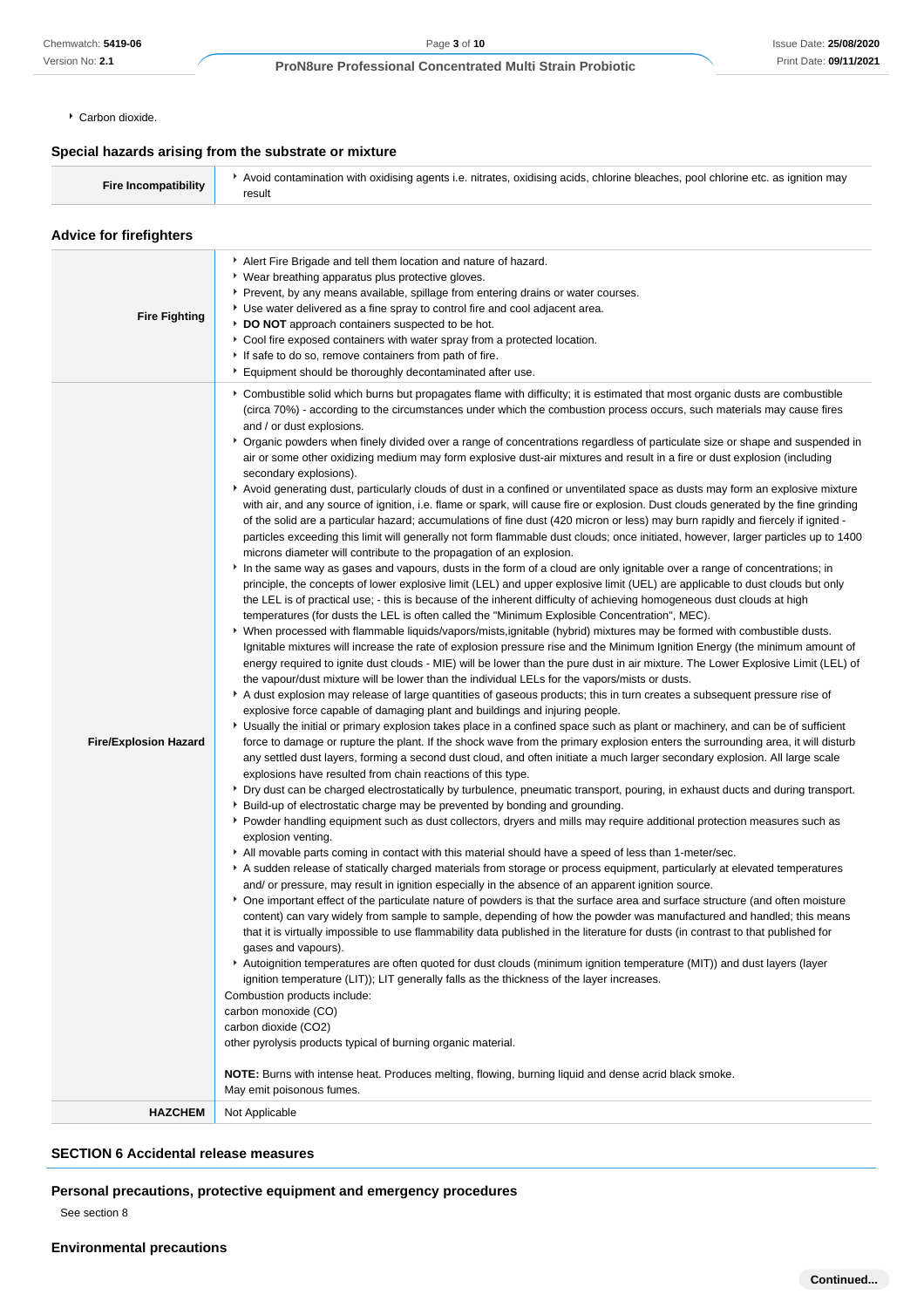See section 12

# **Methods and material for containment and cleaning up**

| <b>Minor Spills</b> | Clean up all spills immediately.<br>Avoid breathing dust and contact with skin and eyes.<br>▸ Wear protective clothing, gloves, safety glasses and dust respirator.<br>• Use dry clean up procedures and avoid generating dust.<br>Sweep up, shovel up or<br>▶ Vacuum up (consider explosion-proof machines designed to be grounded during storage and use).<br>Place spilled material in clean, dry, sealable, labelled container.                                                                                                                                                                                                                                                                                              |
|---------------------|----------------------------------------------------------------------------------------------------------------------------------------------------------------------------------------------------------------------------------------------------------------------------------------------------------------------------------------------------------------------------------------------------------------------------------------------------------------------------------------------------------------------------------------------------------------------------------------------------------------------------------------------------------------------------------------------------------------------------------|
| <b>Major Spills</b> | Moderate hazard.<br>CAUTION: Advise personnel in area.<br>Alert Emergency Services and tell them location and nature of hazard.<br>• Control personal contact by wearing protective clothing.<br>▶ Prevent, by any means available, spillage from entering drains or water courses.<br>Recover product wherever possible.<br>▶ IF DRY: Use dry clean up procedures and avoid generating dust. Collect residues and place in sealed plastic bags or other<br>containers for disposal. IF WET: Vacuum/shovel up and place in labelled containers for disposal.<br>ALWAYS: Wash area down with large amounts of water and prevent runoff into drains.<br>If contamination of drains or waterways occurs, advise Emergency Services. |

Personal Protective Equipment advice is contained in Section 8 of the SDS.

# **SECTION 7 Handling and storage**

# **Precautions for safe handling**

|               | Avoid all personal contact, including inhalation.                                                                                                                 |
|---------------|-------------------------------------------------------------------------------------------------------------------------------------------------------------------|
|               | • Wear protective clothing when risk of exposure occurs.                                                                                                          |
|               | Use in a well-ventilated area.                                                                                                                                    |
|               | Prevent concentration in hollows and sumps.                                                                                                                       |
|               | DO NOT enter confined spaces until atmosphere has been checked.                                                                                                   |
|               | DO NOT allow material to contact humans, exposed food or food utensils.                                                                                           |
|               | Avoid contact with incompatible materials.                                                                                                                        |
|               | When handling, DO NOT eat, drink or smoke.                                                                                                                        |
|               | Keep containers securely sealed when not in use.                                                                                                                  |
|               | Avoid physical damage to containers.                                                                                                                              |
|               | Always wash hands with soap and water after handling.                                                                                                             |
|               | ▶ Work clothes should be laundered separately. Launder contaminated clothing before re-use.                                                                       |
|               | Use good occupational work practice.                                                                                                                              |
|               | ▶ Observe manufacturer's storage and handling recommendations contained within this SDS.                                                                          |
|               | Atmosphere should be regularly checked against established exposure standards to ensure safe working conditions are<br>maintained.                                |
|               | ▶ Organic powders when finely divided over a range of concentrations regardless of particulate size or shape and suspended in                                     |
|               | air or some other oxidizing medium may form explosive dust-air mixtures and result in a fire or dust explosion (including<br>secondary explosions)                |
|               | Minimise airborne dust and eliminate all ignition sources. Keep away from heat, hot surfaces, sparks, and flame.                                                  |
| Safe handling | Establish good housekeeping practices.                                                                                                                            |
|               | ▶ Remove dust accumulations on a regular basis by vacuuming or gentle sweeping to avoid creating dust clouds.                                                     |
|               | ▶ Use continuous suction at points of dust generation to capture and minimise the accumulation of dusts. Particular attention                                     |
|               | should be given to overhead and hidden horizontal surfaces to minimise the probability of a "secondary" explosion. According                                      |
|               | to NFPA Standard 654, dust layers 1/32 in. (0.8 mm) thick can be sufficient to warrant immediate cleaning of the area.                                            |
|               | Do not use air hoses for cleaning.                                                                                                                                |
|               | Minimise dry sweeping to avoid generation of dust clouds. Vacuum dust-accumulating surfaces and remove to a chemical                                              |
|               | disposal area. Vacuums with explosion-proof motors should be used.                                                                                                |
|               | Control sources of static electricity. Dusts or their packages may accumulate static charges, and static discharge can be a<br>source of ignition.                |
|               | Solids handling systems must be designed in accordance with applicable standards (e.g. NFPA including 654 and 77) and<br>other national guidance.                 |
|               | ▶ Do not empty directly into flammable solvents or in the presence of flammable vapors.                                                                           |
|               | ▶ The operator, the packaging container and all equipment must be grounded with electrical bonding and grounding systems.                                         |
|               | Plastic bags and plastics cannot be grounded, and antistatic bags do not completely protect against development of static                                         |
|               | charges.                                                                                                                                                          |
|               | Empty containers may contain residual dust which has the potential to accumulate following settling. Such dusts may explode in                                    |
|               | the presence of an appropriate ignition source.                                                                                                                   |
|               | Do NOT cut, drill, grind or weld such containers.                                                                                                                 |
|               | In addition ensure such activity is not performed near full, partially empty or empty containers without appropriate workplace<br>safety authorisation or permit. |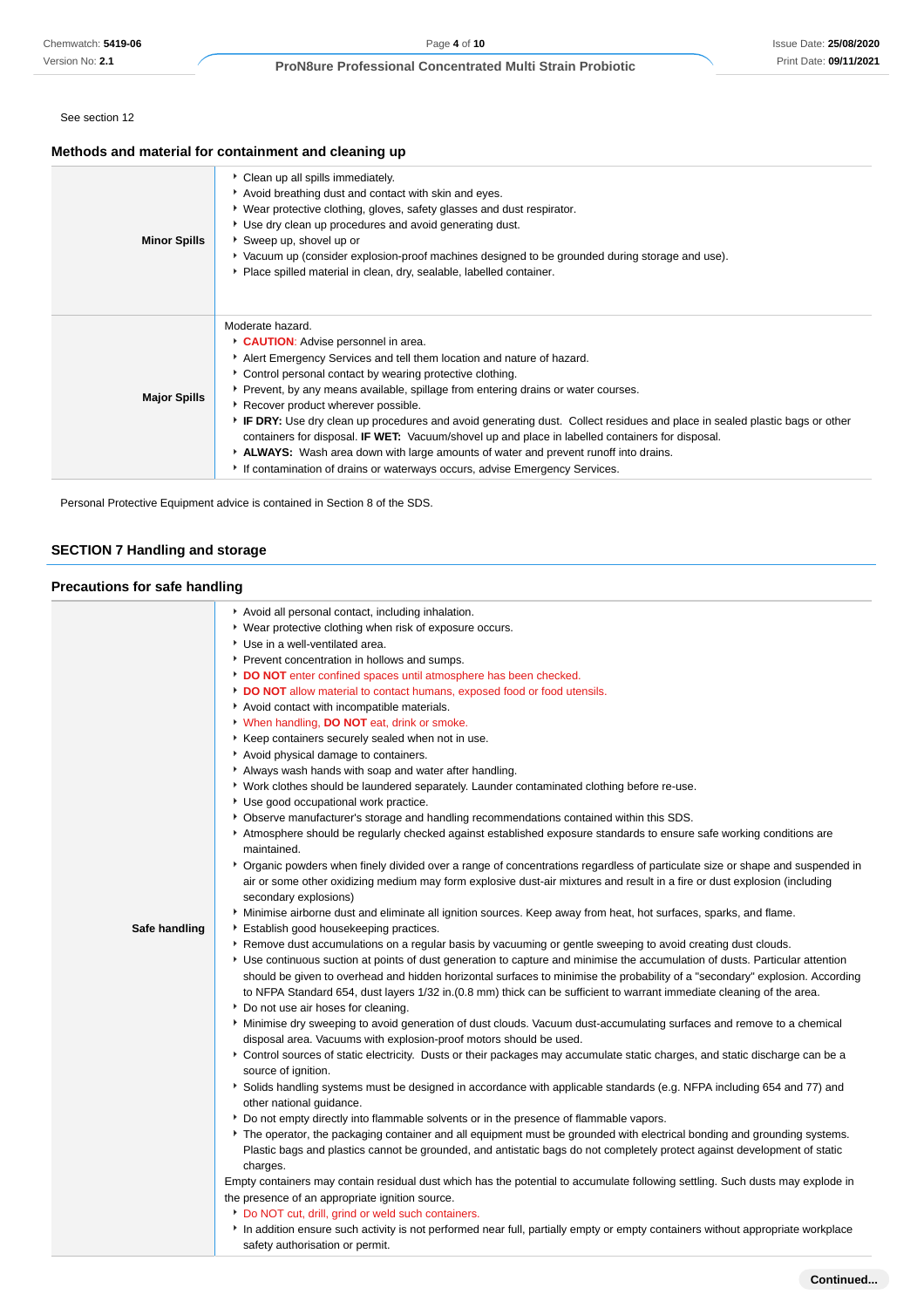|                   | Store in original containers.                                                                                               |
|-------------------|-----------------------------------------------------------------------------------------------------------------------------|
|                   | ▶ Keep containers securely sealed.                                                                                          |
|                   | Store in a cool, dry area protected from environmental extremes.                                                            |
|                   | Store away from incompatible materials and foodstuff containers.                                                            |
|                   | Protect containers against physical damage and check regularly for leaks.                                                   |
| Other information | Observe manufacturer's storage and handling recommendations contained within this SDS.                                      |
|                   | For major quantities:                                                                                                       |
|                   | ▶ Consider storage in bunded areas - ensure storage areas are isolated from sources of community water (including           |
|                   | stormwater, ground water, lakes and streams}.                                                                               |
|                   | Ensure that accidental discharge to air or water is the subject of a contingency disaster management plan; this may require |
|                   | consultation with local authorities.                                                                                        |
|                   |                                                                                                                             |

# **Conditions for safe storage, including any incompatibilities**

| Suitable container      | 2g sachet made from paper, plastic and aluminium foil.<br>Check that containers are clearly labelled<br>Packaging as recommended by manufacturer. |
|-------------------------|---------------------------------------------------------------------------------------------------------------------------------------------------|
| Storage incompatibility | Avoid reaction with oxidising agents                                                                                                              |

# **SECTION 8 Exposure controls / personal protection**

# **Control parameters**

# **Occupational Exposure Limits (OEL)**

# **INGREDIENT DATA**

# Not Available

# **Emergency Limits**

| Ingredient                                                             | TEEL-1               | TEEL-2        |                     | TEEL-3        |
|------------------------------------------------------------------------|----------------------|---------------|---------------------|---------------|
| ProN8ure Professional<br>Concentrated Multi Strain<br>Probiotic        | Not Available        | Not Available |                     | Not Available |
|                                                                        |                      |               |                     |               |
| Ingredient                                                             | <b>Original IDLH</b> |               | <b>Revised IDLH</b> |               |
| ProN8ure Professional<br><b>Concentrated Multi Strain</b><br>Probiotic | Not Available        |               | Not Available       |               |

# **Exposure controls**

| Appropriate engineering<br>controls | None required when handling small quantities.<br><b>OTHERWISE:</b><br>Engineering controls are used to remove a hazard or place a barrier between the worker and the hazard. Well-designed<br>engineering controls can be highly effective in protecting workers and will typically be independent of worker interactions to<br>provide this high level of protection.<br>The basic types of engineering controls are:<br>Process controls which involve changing the way a job activity or process is done to reduce the risk.<br>Enclosure and/or isolation of emission source which keeps a selected hazard "physically" away from the worker and ventilation<br>that strategically "adds" and "removes" air in the work environment. Ventilation can remove or dilute an air contaminant if<br>designed properly. The design of a ventilation system must match the particular process and chemical or contaminant in use.<br>Employers may need to use multiple types of controls to prevent employee overexposure.<br>Local exhaust ventilation is required where solids are handled as powders or crystals; even when particulates are relatively<br>large, a certain proportion will be powdered by mutual friction.<br>Exhaust ventilation should be designed to prevent accumulation and recirculation of particulates in the workplace.<br>If in spite of local exhaust an adverse concentration of the substance in air could occur, respiratory protection should be<br>considered. Such protection might consist of:<br>(a): particle dust respirators, if necessary, combined with an absorption cartridge;<br>(b): filter respirators with absorption cartridge or canister of the right type;<br>(c): fresh-air hoods or masks<br>▶ Build-up of electrostatic charge on the dust particle, may be prevented by bonding and grounding.<br>Powder handling equipment such as dust collectors, dryers and mills may require additional protection measures such as<br>explosion venting.<br>Air contaminants generated in the workplace possess varying "escape" velocities which, in turn, determine the "capture"<br>velocities" of fresh circulating air required to efficiently remove the contaminant.<br>Type of Contaminant:<br>Air Speed: |
|-------------------------------------|-----------------------------------------------------------------------------------------------------------------------------------------------------------------------------------------------------------------------------------------------------------------------------------------------------------------------------------------------------------------------------------------------------------------------------------------------------------------------------------------------------------------------------------------------------------------------------------------------------------------------------------------------------------------------------------------------------------------------------------------------------------------------------------------------------------------------------------------------------------------------------------------------------------------------------------------------------------------------------------------------------------------------------------------------------------------------------------------------------------------------------------------------------------------------------------------------------------------------------------------------------------------------------------------------------------------------------------------------------------------------------------------------------------------------------------------------------------------------------------------------------------------------------------------------------------------------------------------------------------------------------------------------------------------------------------------------------------------------------------------------------------------------------------------------------------------------------------------------------------------------------------------------------------------------------------------------------------------------------------------------------------------------------------------------------------------------------------------------------------------------------------------------------------------------------------------------------------------------------------------------------------------|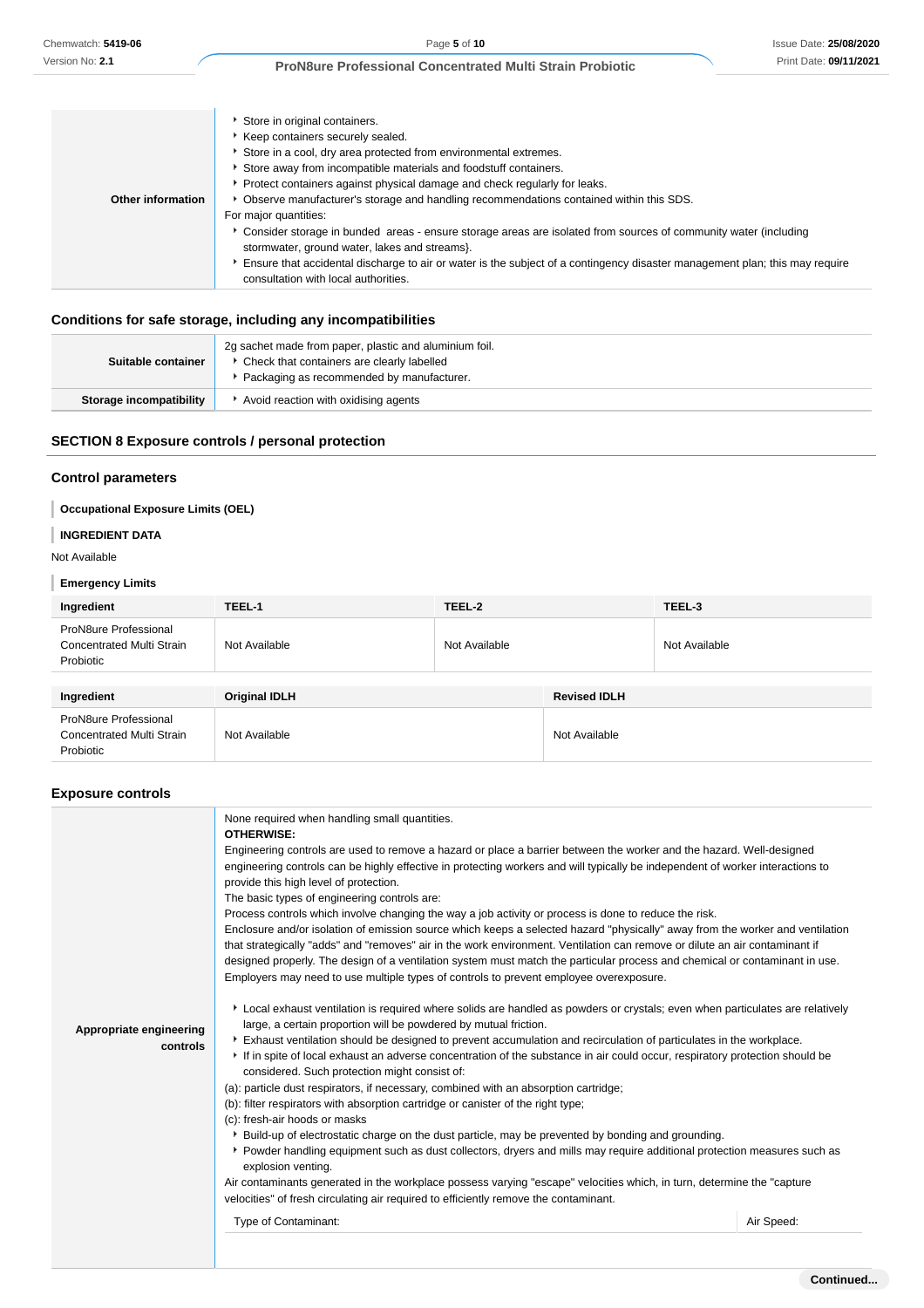|                              | direct spray, spray painting in shallow booths, drum filling, conveyer loading, crusher dusts, gas<br>discharge (active generation into zone of rapid air motion)<br>grinding, abrasive blasting, tumbling, high speed wheel generated dusts (released at high initial<br>velocity into zone of very high rapid air motion).                                                                                                                                                                                                                                                                                                                                                                                                                                                                                                                                                                                                                                                                                                           |                                  | 1-2.5 m/s (200-500<br>f/min.        |
|------------------------------|----------------------------------------------------------------------------------------------------------------------------------------------------------------------------------------------------------------------------------------------------------------------------------------------------------------------------------------------------------------------------------------------------------------------------------------------------------------------------------------------------------------------------------------------------------------------------------------------------------------------------------------------------------------------------------------------------------------------------------------------------------------------------------------------------------------------------------------------------------------------------------------------------------------------------------------------------------------------------------------------------------------------------------------|----------------------------------|-------------------------------------|
|                              |                                                                                                                                                                                                                                                                                                                                                                                                                                                                                                                                                                                                                                                                                                                                                                                                                                                                                                                                                                                                                                        |                                  | $2.5 - 10$ m/s<br>(500-2000 f/min.) |
|                              | Within each range the appropriate value depends on:                                                                                                                                                                                                                                                                                                                                                                                                                                                                                                                                                                                                                                                                                                                                                                                                                                                                                                                                                                                    |                                  |                                     |
|                              | Lower end of the range                                                                                                                                                                                                                                                                                                                                                                                                                                                                                                                                                                                                                                                                                                                                                                                                                                                                                                                                                                                                                 | Upper end of the range           |                                     |
|                              | 1: Room air currents minimal or favourable to capture                                                                                                                                                                                                                                                                                                                                                                                                                                                                                                                                                                                                                                                                                                                                                                                                                                                                                                                                                                                  | 1: Disturbing room air currents  |                                     |
|                              | 2: Contaminants of low toxicity or of nuisance value only                                                                                                                                                                                                                                                                                                                                                                                                                                                                                                                                                                                                                                                                                                                                                                                                                                                                                                                                                                              | 2: Contaminants of high toxicity |                                     |
|                              | 3: Intermittent, low production.                                                                                                                                                                                                                                                                                                                                                                                                                                                                                                                                                                                                                                                                                                                                                                                                                                                                                                                                                                                                       | 3: High production, heavy use    |                                     |
|                              | 4: Large hood or large air mass in motion                                                                                                                                                                                                                                                                                                                                                                                                                                                                                                                                                                                                                                                                                                                                                                                                                                                                                                                                                                                              | 4: Small hood-local control only |                                     |
|                              | generally decreases with the square of distance from the extraction point (in simple cases). Therefore the air speed at the<br>extraction point should be adjusted, accordingly, after reference to distance from the contaminating source. The air velocity at the<br>extraction fan, for example, should be a minimum of 4-10 m/s (800-2000 f/min) for extraction of crusher dusts generated 2 metres<br>distant from the extraction point. Other mechanical considerations, producing performance deficits within the extraction<br>apparatus, make it essential that theoretical air velocities are multiplied by factors of 10 or more when extraction systems are<br>installed or used.                                                                                                                                                                                                                                                                                                                                          |                                  |                                     |
| <b>Personal protection</b>   |                                                                                                                                                                                                                                                                                                                                                                                                                                                                                                                                                                                                                                                                                                                                                                                                                                                                                                                                                                                                                                        |                                  |                                     |
| Eye and face protection      | No special equipment for minor exposure i.e. when handling small quantities.<br>OTHERWISE:<br>Safety glasses with side shields.<br>Contact lenses may pose a special hazard; soft contact lenses may absorb and concentrate irritants. A written policy<br>document, describing the wearing of lenses or restrictions on use, should be created for each workplace or task. This should<br>include a review of lens absorption and adsorption for the class of chemicals in use and an account of injury experience.<br>Medical and first-aid personnel should be trained in their removal and suitable equipment should be readily available. In the<br>event of chemical exposure, begin eye irrigation immediately and remove contact lens as soon as practicable. Lens should<br>be removed at the first signs of eye redness or irritation - lens should be removed in a clean environment only after workers<br>have washed hands thoroughly. [CDC NIOSH Current Intelligence Bulletin 59], [AS/NZS 1336 or national equivalent] |                                  |                                     |
| <b>Skin protection</b>       | See Hand protection below                                                                                                                                                                                                                                                                                                                                                                                                                                                                                                                                                                                                                                                                                                                                                                                                                                                                                                                                                                                                              |                                  |                                     |
| <b>Hands/feet protection</b> | No special equipment needed when handling small quantities.<br><b>OTHERWISE:</b> Wear chemical protective gloves, e.g. PVC.                                                                                                                                                                                                                                                                                                                                                                                                                                                                                                                                                                                                                                                                                                                                                                                                                                                                                                            |                                  |                                     |
| <b>Body protection</b>       | See Other protection below                                                                                                                                                                                                                                                                                                                                                                                                                                                                                                                                                                                                                                                                                                                                                                                                                                                                                                                                                                                                             |                                  |                                     |
| Other protection             | No special equipment needed when handling small quantities.<br><b>OTHERWISE:</b><br>• Overalls.<br>Barrier cream.<br>▶ Eyewash unit.                                                                                                                                                                                                                                                                                                                                                                                                                                                                                                                                                                                                                                                                                                                                                                                                                                                                                                   |                                  |                                     |

# **Respiratory protection**

Particulate. (AS/NZS 1716 & 1715, EN 143:2000 & 149:001, ANSI Z88 or national equivalent)

| <b>Required Minimum Protection Factor</b> | <b>Half-Face Respirator</b> | <b>Full-Face Respirator</b> | <b>Powered Air Respirator</b> |
|-------------------------------------------|-----------------------------|-----------------------------|-------------------------------|
| up to $10 \times ES$                      | P <sub>1</sub><br>Air-line* | $\overline{\phantom{0}}$    | PAPR-P1                       |
| up to $50 \times ES$                      | Air-line**                  | P <sub>2</sub>              | PAPR-P2                       |
| up to $100 \times ES$                     | $\overline{\phantom{0}}$    | P <sub>3</sub>              |                               |
|                                           |                             | Air-line*                   |                               |
| $100 + x ES$                              | -                           | Air-line**                  | PAPR-P3                       |

\* - Negative pressure demand \*\* - Continuous flow

A(All classes) = Organic vapours, B AUS or B1 = Acid gasses, B2 = Acid gas or hydrogen cyanide(HCN), B3 = Acid gas or hydrogen cyanide(HCN), E = Sulfur dioxide(SO2), G = Agricultural chemicals, K = Ammonia(NH3), Hg = Mercury, NO = Oxides of nitrogen, MB = Methyl bromide, AX = Low boiling point organic compounds(below 65 degC)

Respirators may be necessary when engineering and administrative controls do not adequately prevent exposures.

The decision to use respiratory protection should be based on professional judgment that takes into account toxicity information, exposure measurement data, and frequency and likelihood of the worker's exposure - ensure users are not subject to high thermal loads which may result in heat stress or distress due to personal protective equipment (powered, positive flow, full face apparatus may be an option).

Published occupational exposure limits, where they exist, will assist in determining the adequacy of the selected respiratory protection. These may be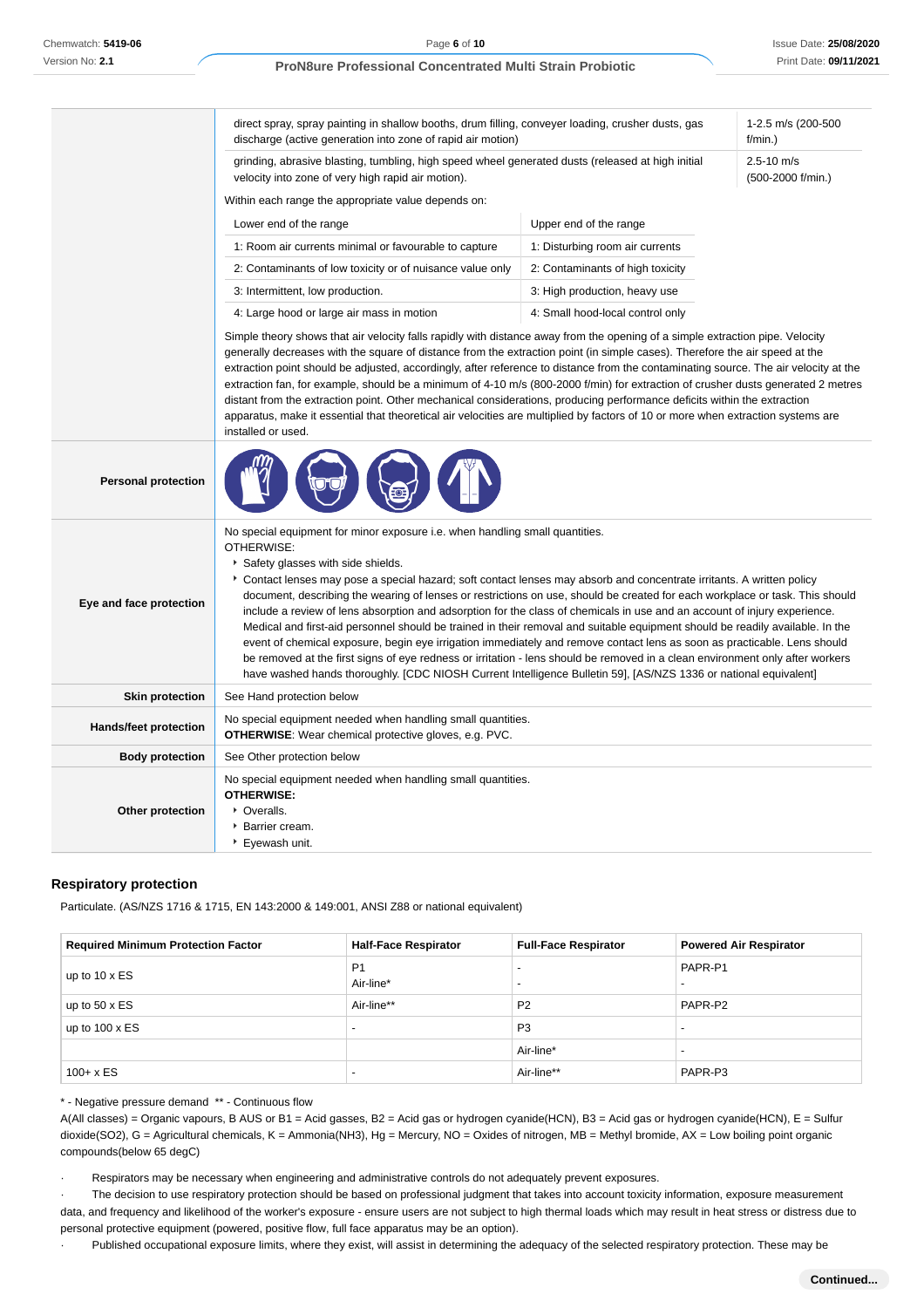government mandated or vendor recommended.

· Certified respirators will be useful for protecting workers from inhalation of particulates when properly selected and fit tested as part of a complete respiratory protection program.

· Where protection from nuisance levels of dusts are desired, use type N95 (US) or type P1 (EN143) dust masks. Use respirators and components tested and approved under appropriate government standards such as NIOSH (US) or CEN (EU)

- Use approved positive flow mask if significant quantities of dust becomes airborne.
- · Try to avoid creating dust conditions.

# **SECTION 9 Physical and chemical properties**

#### **Information on basic physical and chemical properties**

**Appearance** White to off-white powder; mixes with water. Bulk density: 0.7-0.8 g/mL

| <b>Physical state</b>                           | Divided Solid  | Relative density (Water =<br>1)                   | Not Available  |
|-------------------------------------------------|----------------|---------------------------------------------------|----------------|
| Odour                                           | Not Available  | <b>Partition coefficient</b><br>n-octanol / water | Not Available  |
| <b>Odour threshold</b>                          | Not Available  | Auto-ignition temperature<br>$(^{\circ}C)$        | Not Available  |
| pH (as supplied)                                | Not Available  | Decomposition<br>temperature                      | Not Available  |
| Melting point / freezing<br>point $(^{\circ}C)$ | Not Available  | Viscosity (cSt)                                   | Not Applicable |
| Initial boiling point and<br>boiling range (°C) | Not Available  | Molecular weight (g/mol)                          | Not Applicable |
| Flash point (°C)                                | Not Available  | <b>Taste</b>                                      | Not Available  |
| <b>Evaporation rate</b>                         | Not Applicable | <b>Explosive properties</b>                       | Not Available  |
| Flammability                                    | Not Available  | <b>Oxidising properties</b>                       | Not Available  |
| Upper Explosive Limit (%)                       | Not Available  | <b>Surface Tension (dyn/cm</b><br>or mN/m)        | Not Applicable |
| Lower Explosive Limit (%)                       | Not Available  | <b>Volatile Component (%vol)</b>                  | Not Applicable |
| Vapour pressure (kPa)                           | Not Applicable | Gas group                                         | Not Available  |
| Solubility in water                             | Miscible       | pH as a solution (%)                              | Not Available  |
| Vapour density (Air = 1)                        | Not Applicable | VOC g/L                                           | Not Available  |

# **SECTION 10 Stability and reactivity**

| Reactivity                                 | See section 7                                                                                                                        |
|--------------------------------------------|--------------------------------------------------------------------------------------------------------------------------------------|
| <b>Chemical stability</b>                  | • Unstable in the presence of incompatible materials.<br>▶ Product is considered stable.<br>Hazardous polymerisation will not occur. |
| Possibility of hazardous<br>reactions      | See section 7                                                                                                                        |
| <b>Conditions to avoid</b>                 | See section 7                                                                                                                        |
| Incompatible materials                     | See section 7                                                                                                                        |
| <b>Hazardous decomposition</b><br>products | See section 5                                                                                                                        |

# **SECTION 11 Toxicological information**

#### **Information on toxicological effects**

| <b>Inhaled</b> | The material is not thought to produce adverse health effects or irritation of the respiratory tract (as classified by EC Directives<br>using animal models). Nevertheless, good hygiene practice requires that exposure be kept to a minimum and that suitable control<br>measures be used in an occupational setting.<br>Persons with impaired respiratory function, airway diseases and conditions such as emphysema or chronic bronchitis, may incur<br>further disability if excessive concentrations of particulate are inhaled.<br>If prior damage to the circulatory or nervous systems has occurred or if kidney damage has been sustained, proper screenings<br>should be conducted on individuals who may be exposed to further risk if handling and use of the material result<br>in excessive exposures. |
|----------------|-----------------------------------------------------------------------------------------------------------------------------------------------------------------------------------------------------------------------------------------------------------------------------------------------------------------------------------------------------------------------------------------------------------------------------------------------------------------------------------------------------------------------------------------------------------------------------------------------------------------------------------------------------------------------------------------------------------------------------------------------------------------------------------------------------------------------|
|----------------|-----------------------------------------------------------------------------------------------------------------------------------------------------------------------------------------------------------------------------------------------------------------------------------------------------------------------------------------------------------------------------------------------------------------------------------------------------------------------------------------------------------------------------------------------------------------------------------------------------------------------------------------------------------------------------------------------------------------------------------------------------------------------------------------------------------------------|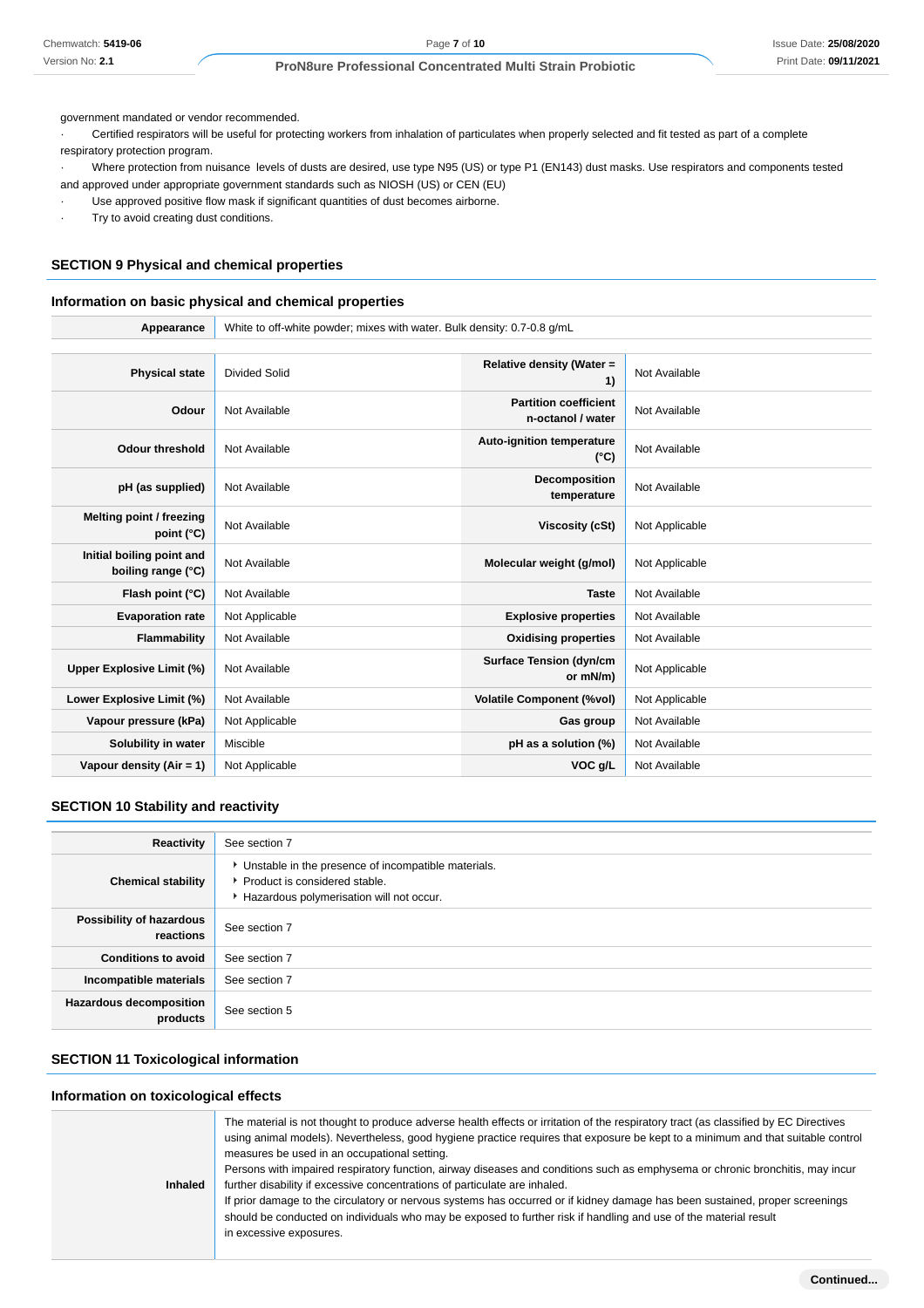| Ingestion           | The material has <b>NOT</b> been classified by EC Directives or other classification systems as "harmful by ingestion". This is because<br>of the lack of corroborating animal or human evidence.                                                                                                                                                                                                                                                                                                                                                                                                                                              |
|---------------------|------------------------------------------------------------------------------------------------------------------------------------------------------------------------------------------------------------------------------------------------------------------------------------------------------------------------------------------------------------------------------------------------------------------------------------------------------------------------------------------------------------------------------------------------------------------------------------------------------------------------------------------------|
| <b>Skin Contact</b> | The material is not thought to produce adverse health effects or skin irritation following contact (as classified by EC Directives<br>using animal models). Nevertheless, good hygiene practice requires that exposure be kept to a minimum and that suitable gloves<br>be used in an occupational setting.<br>Open cuts, abraded or irritated skin should not be exposed to this material<br>Entry into the blood-stream, through, for example, cuts, abrasions or lesions, may produce systemic injury with harmful effects.<br>Examine the skin prior to the use of the material and ensure that any external damage is suitably protected. |
| Eye                 | Although the material is not thought to be an irritant (as classified by EC Directives), direct contact with the eye may cause<br>transient discomfort characterised by tearing or conjunctival redness (as with windburn). Slight abrasive damage may also result.                                                                                                                                                                                                                                                                                                                                                                            |
| <b>Chronic</b>      | Substance accumulation, in the human body, may occur and may cause some concern following repeated or long-term<br>occupational exposure.<br>Long term exposure to high dust concentrations may cause changes in lung function i.e. pneumoconiosis, caused by particles<br>less than 0.5 micron penetrating and remaining in the lung.                                                                                                                                                                                                                                                                                                         |
|                     |                                                                                                                                                                                                                                                                                                                                                                                                                                                                                                                                                                                                                                                |

| <b>ProN8ure Professional</b>                         | <b>TOXICITY</b>                                                                                                                                                                                                                 | <b>IRRITATION</b> |  |
|------------------------------------------------------|---------------------------------------------------------------------------------------------------------------------------------------------------------------------------------------------------------------------------------|-------------------|--|
| <b>Concentrated Multi Strain</b><br><b>Probiotic</b> | Not Available                                                                                                                                                                                                                   | Not Available     |  |
| Legend:                                              | 1. Value obtained from Europe ECHA Registered Substances - Acute toxicity 2.* Value obtained from manufacturer's SDS.<br>Unless otherwise specified data extracted from RTECS - Register of Toxic Effect of chemical Substances |                   |  |

| <b>Acute Toxicity</b>                                                                  | × | Carcinogenicity                 | ×                         |
|----------------------------------------------------------------------------------------|---|---------------------------------|---------------------------|
| <b>Skin Irritation/Corrosion</b>                                                       | × | Reproductivity                  | ×                         |
| <b>Serious Eye</b><br>Damage/Irritation                                                | × | <b>STOT - Single Exposure</b>   | ×                         |
| <b>Respiratory or Skin</b><br>sensitisation                                            | × | <b>STOT - Repeated Exposure</b> | $\boldsymbol{\mathsf{x}}$ |
| <b>Mutagenicity</b>                                                                    | × | <b>Aspiration Hazard</b>        | $\boldsymbol{\mathsf{x}}$ |
| Lessaule U. Dete either not evolleble er dese not fill the eriteris for eleccification |   |                                 |                           |

Legend:  $\mathsf{X}$  – Data either not available or does not fill the criteria for classification  $\blacktriangleright$  – Data available to make classification

# **SECTION 12 Ecological information**

#### **Toxicity ProN8ure Professional Concentrated Multi Strain Probiotic Endpoint Test Duration (hr) Species Value Source** Not Not<br>Available Not Available Not Available<br>Available Ava Available Not Available **Legend:** Extracted from 1. IUCLID Toxicity Data 2. Europe ECHA Registered Substances - Ecotoxicological Information - Aquatic Toxicity 3. EPIWIN Suite V3.12 (QSAR) - Aquatic Toxicity Data (Estimated) 4. US EPA, Ecotox database - Aquatic Toxicity Data 5. ECETOC Aquatic Hazard Assessment Data 6. NITE (Japan) - Bioconcentration Data 7. METI (Japan) - Bioconcentration Data 8. Vendor Data

#### **DO NOT** discharge into sewer or waterways.

# **Persistence and degradability**

| Ingredient | Persistence: Water/Soil               | <b>Persistence: Air</b>               |
|------------|---------------------------------------|---------------------------------------|
|            | No Data available for all ingredients | No Data available for all ingredients |

# **Bioaccumulative potential**

| Ingredient | <b>Bioaccumulation</b>                |
|------------|---------------------------------------|
|            | No Data available for all ingredients |

# **Mobility in soil**

| Ingredient | <b>Mobility</b>                       |
|------------|---------------------------------------|
|            | No Data available for all ingredients |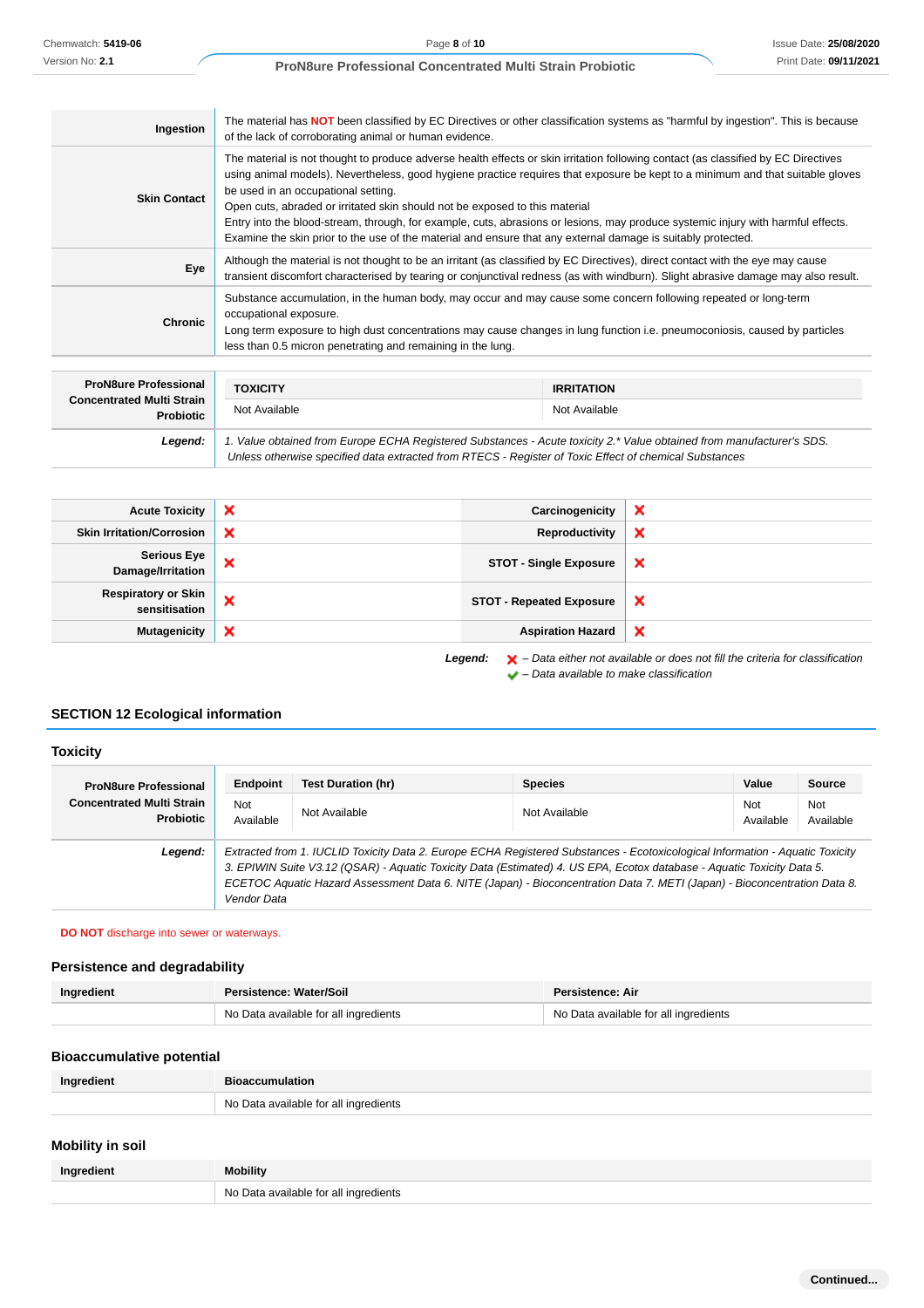# **SECTION 13 Disposal considerations**

## **Waste treatment methods**

|                            | Legislation addressing waste disposal requirements may differ by country, state and/ or territory. Each user must refer to laws     |
|----------------------------|-------------------------------------------------------------------------------------------------------------------------------------|
|                            | operating in their area. In some areas, certain wastes must be tracked.                                                             |
|                            | A Hierarchy of Controls seems to be common - the user should investigate:                                                           |
|                            | Reduction                                                                                                                           |
|                            | ▸ Reuse                                                                                                                             |
|                            | Recycling                                                                                                                           |
|                            | ▶ Disposal (if all else fails)                                                                                                      |
|                            | This material may be recycled if unused, or if it has not been contaminated so as to make it unsuitable for its intended use. Shelf |
|                            | life considerations should also be applied in making decisions of this type. Note that properties of a material may change in use,  |
| <b>Product / Packaging</b> | and recycling or reuse may not always be appropriate. In most instances the supplier of the material should be consulted.           |
| disposal                   | <b>DO NOT</b> allow wash water from cleaning or process equipment to enter drains.                                                  |
|                            | It may be necessary to collect all wash water for treatment before disposal.                                                        |
|                            | In all cases disposal to sewer may be subject to local laws and regulations and these should be considered first.                   |
|                            | • Where in doubt contact the responsible authority.                                                                                 |
|                            | Recycle wherever possible.                                                                                                          |
|                            | ► Consult manufacturer for recycling options or consult local or regional waste management authority for disposal if no suitable    |
|                            | treatment or disposal facility can be identified.                                                                                   |
|                            | Dispose of by: burial in a land-fill specifically licensed to accept chemical and / or pharmaceutical wastes or Incineration in a   |
|                            | licensed apparatus (after admixture with suitable combustible material)                                                             |
|                            | ▶ Decontaminate empty containers. Observe all label safeguards until containers are cleaned and destroyed.                          |

# **SECTION 14 Transport information**

#### **Labels Required**

| Marin.     | <b>NO</b>                                                |
|------------|----------------------------------------------------------|
| 1172011111 | N <sub>0</sub><br>∩hle<br>$\sim$ 1900 $\sim$<br>.<br>. . |

# **Land transport (ADG): NOT REGULATED FOR TRANSPORT OF DANGEROUS GOODS**

**Air transport (ICAO-IATA / DGR): NOT REGULATED FOR TRANSPORT OF DANGEROUS GOODS**

# **Sea transport (IMDG-Code / GGVSee): NOT REGULATED FOR TRANSPORT OF DANGEROUS GOODS**

# **Transport in bulk according to Annex II of MARPOL and the IBC code**

Not Applicable

# **Transport in bulk in accordance with MARPOL Annex V and the IMSBC Code**

**Product name Group**

# **Transport in bulk in accordance with the ICG Code**

**Product name Ship Type**

# **SECTION 15 Regulatory information**

# **Safety, health and environmental regulations / legislation specific for the substance or mixture**

# **National Inventory Status**

| <b>National Inventory</b>                          | <b>Status</b> |
|----------------------------------------------------|---------------|
| Australia - AIIC / Australia<br>Non-Industrial Use | Not Available |
| Canada - DSL                                       | Not Available |
| Canada - NDSL                                      | Not Available |
| China - IECSC                                      | Not Available |
| Europe - EINEC / ELINCS /<br><b>NLP</b>            | Not Available |
| Japan - ENCS                                       | Not Available |
| Korea - KECI                                       | Not Available |
| New Zealand - NZIoC                                | Not Available |
| Philippines - PICCS                                | Not Available |